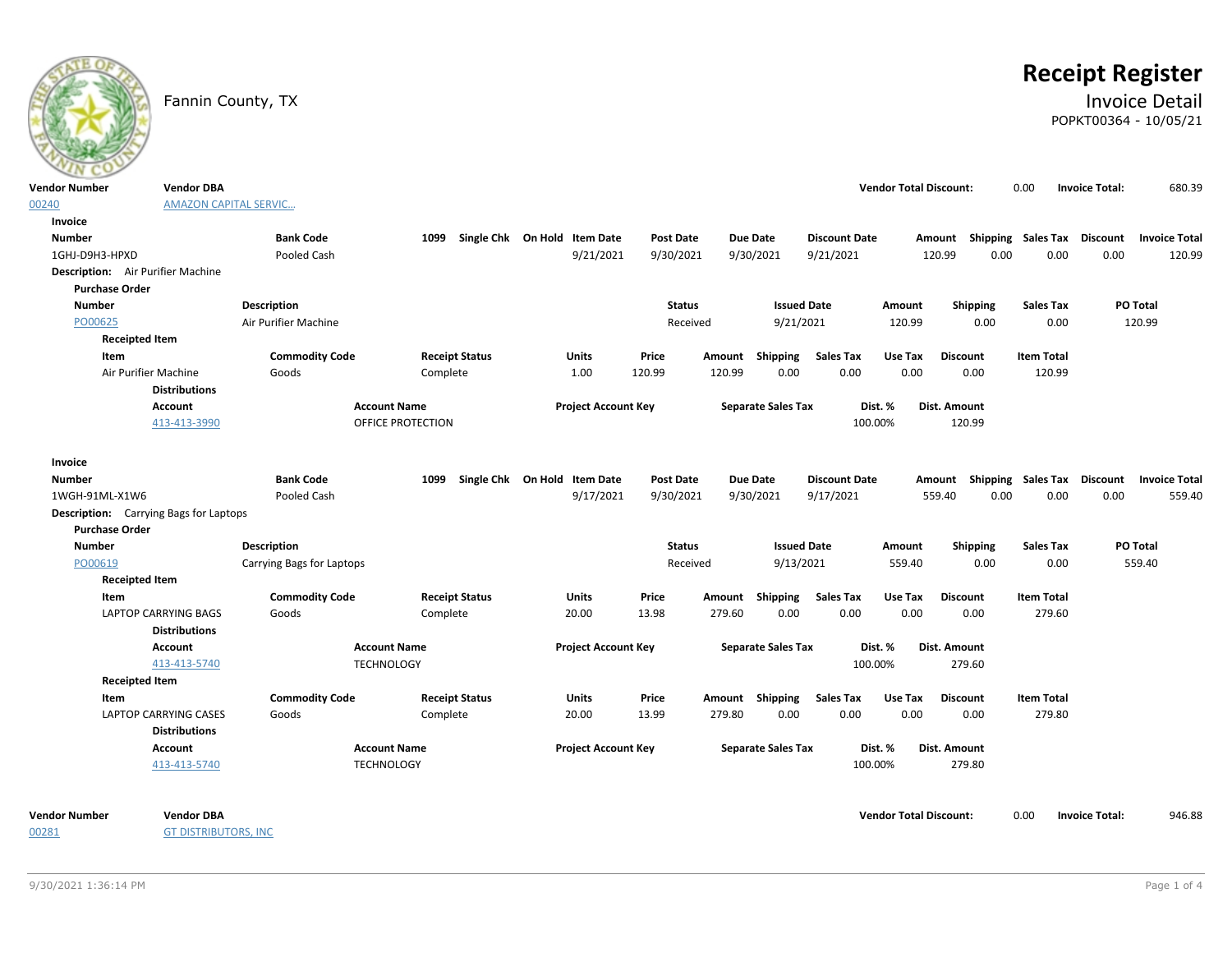| Invoice                          |                                                               |                       |                         |                       |                                   |                  |                    |                           |                      |         |                                                  |                   |      |                      |
|----------------------------------|---------------------------------------------------------------|-----------------------|-------------------------|-----------------------|-----------------------------------|------------------|--------------------|---------------------------|----------------------|---------|--------------------------------------------------|-------------------|------|----------------------|
| Number                           |                                                               | <b>Bank Code</b>      |                         |                       | 1099 Single Chk On Hold Item Date | <b>Post Date</b> |                    | Due Date                  | <b>Discount Date</b> |         | Amount Shipping Sales Tax Discount               |                   |      | <b>Invoice Total</b> |
| INV0860242                       |                                                               | Pooled Cash           |                         |                       | 8/25/2021                         | 9/30/2021        |                    | 9/30/2021                 | 8/25/2021            |         | 138.14<br>0.00                                   | 0.00              | 0.00 | 138.14               |
| Description: Ammo                |                                                               |                       |                         |                       |                                   |                  |                    |                           |                      |         |                                                  |                   |      |                      |
| <b>Purchase Order</b>            |                                                               |                       |                         |                       |                                   |                  |                    |                           |                      |         |                                                  |                   |      |                      |
| <b>Number</b>                    |                                                               | <b>Description</b>    |                         |                       |                                   | <b>Status</b>    |                    | <b>Issued Date</b>        |                      | Amount  | <b>Shipping</b>                                  | <b>Sales Tax</b>  |      | PO Total             |
| PO00360                          | Ammo                                                          |                       |                         |                       |                                   |                  | Partially Received | 3/17/2021                 |                      | 138.14  | 0.00                                             | 0.00              |      | 138.14               |
| <b>Receipted Item</b>            |                                                               |                       |                         |                       |                                   |                  |                    |                           |                      |         |                                                  |                   |      |                      |
| Item                             |                                                               | <b>Commodity Code</b> |                         | <b>Receipt Status</b> | Units                             | Price            | Amount             | Shipping                  | <b>Sales Tax</b>     | Use Tax | <b>Discount</b>                                  | <b>Item Total</b> |      |                      |
|                                  | FC-AE45A-BX Federal .45Auto 50/ Goods                         |                       |                         | Complete              | 1.00                              | 44.88            | 44.88              | 0.00                      | 0.00                 | 0.00    | 0.00                                             | 44.88             |      |                      |
|                                  | <b>Distributions</b>                                          |                       |                         |                       |                                   |                  |                    |                           |                      |         |                                                  |                   |      |                      |
|                                  | <b>Account</b>                                                |                       | <b>Account Name</b>     |                       | <b>Project Account Key</b>        |                  |                    | <b>Separate Sales Tax</b> |                      | Dist. % | Dist. Amount                                     |                   |      |                      |
|                                  | 100-560-3200                                                  |                       | <b>WEAPONS SUPPLIES</b> |                       |                                   |                  |                    |                           | 100.00%              |         | 44.88                                            |                   |      |                      |
| <b>Receipted Item</b>            |                                                               |                       |                         |                       |                                   |                  |                    |                           |                      |         |                                                  |                   |      |                      |
| Item                             |                                                               | <b>Commodity Code</b> |                         | <b>Receipt Status</b> | <b>Units</b>                      | Price            | Amount             | <b>Shipping</b>           | <b>Sales Tax</b>     | Use Tax | <b>Discount</b>                                  | <b>Item Total</b> |      |                      |
|                                  | FC-LEB127RS-BX Federal 12ga 5/E Goods<br><b>Distributions</b> |                       |                         | Complete              | 10.00                             | 4.15             | 41.50              | 0.00                      | 0.00                 | 0.00    | 0.00                                             | 41.50             |      |                      |
|                                  | Account                                                       |                       | <b>Account Name</b>     |                       | <b>Project Account Key</b>        |                  |                    | <b>Separate Sales Tax</b> |                      | Dist. % | Dist. Amount                                     |                   |      |                      |
|                                  | 100-560-3200                                                  |                       | <b>WEAPONS SUPPLIES</b> |                       |                                   |                  |                    |                           | 100.00%              |         | 41.50                                            |                   |      |                      |
| <b>Receipted Item</b>            |                                                               |                       |                         |                       |                                   |                  |                    |                           |                      |         |                                                  |                   |      |                      |
| Item                             |                                                               | <b>Commodity Code</b> |                         | <b>Receipt Status</b> | Units                             | Price            | Amount             | <b>Shipping</b>           | <b>Sales Tax</b>     | Use Tax | <b>Discount</b>                                  | <b>Item Total</b> |      |                      |
|                                  | FC-P45HST1-BX Federal .45Auto 5 Goods                         |                       |                         | Complete              | 2.00                              | 25.88            | 51.76              | 0.00                      | 0.00                 | 0.00    | 0.00                                             | 51.76             |      |                      |
|                                  | <b>Distributions</b>                                          |                       |                         |                       |                                   |                  |                    |                           |                      |         |                                                  |                   |      |                      |
|                                  | <b>Account</b>                                                |                       | <b>Account Name</b>     |                       | <b>Project Account Key</b>        |                  |                    | <b>Separate Sales Tax</b> |                      | Dist. % | Dist. Amount                                     |                   |      |                      |
|                                  | 100-560-3200                                                  |                       | <b>WEAPONS SUPPLIES</b> |                       |                                   |                  |                    |                           | 100.00%              |         | 51.76                                            |                   |      |                      |
| Invoice                          |                                                               |                       |                         |                       |                                   |                  |                    |                           |                      |         |                                                  |                   |      |                      |
| Number                           |                                                               | <b>Bank Code</b>      | 1099                    | Single Chk On Hold    | <b>Item Date</b>                  | <b>Post Date</b> |                    | <b>Due Date</b>           | <b>Discount Date</b> |         | Amount Shipping Sales Tax Discount               |                   |      | <b>Invoice Total</b> |
| INV0860548                       |                                                               | Pooled Cash           |                         |                       | 8/27/2021                         | 9/30/2021        |                    | 9/30/2021                 | 8/27/2021            |         | 81.98<br>0.00                                    | 0.00              | 0.00 | 81.98                |
| Description: Uniforms            |                                                               |                       |                         |                       |                                   |                  |                    |                           |                      |         |                                                  |                   |      |                      |
| <b>Purchase Order</b>            |                                                               |                       |                         |                       |                                   |                  |                    |                           |                      |         |                                                  |                   |      |                      |
| <b>Number</b>                    |                                                               | Description           |                         |                       |                                   | <b>Status</b>    |                    | <b>Issued Date</b>        |                      | Amount  | <b>Shipping</b>                                  | <b>Sales Tax</b>  |      | PO Total             |
| PO00357                          |                                                               | Uniforms              |                         |                       |                                   | Received         |                    | 3/16/2021                 |                      | 81.98   | 0.00                                             | 0.00              |      | 81.98                |
| <b>Receipted Item</b>            |                                                               |                       |                         |                       |                                   |                  |                    |                           |                      |         |                                                  |                   |      |                      |
| Item                             |                                                               | <b>Commodity Code</b> |                         | <b>Receipt Status</b> | Units                             | Price            | Amount             | Shipping                  | <b>Sales Tax</b>     | Use Tax | <b>Discount</b>                                  | <b>Item Total</b> |      |                      |
|                                  | ELB-UVS113-2XLL Elbeco UnderSil Goods                         |                       |                         | Complete              | 2.00                              | 40.99            | 81.98              | 0.00                      | 0.00                 | 0.00    | 0.00                                             | 81.98             |      |                      |
|                                  | <b>Distributions</b>                                          |                       |                         |                       |                                   |                  |                    |                           |                      |         |                                                  |                   |      |                      |
|                                  | Account                                                       |                       | <b>Account Name</b>     |                       | <b>Project Account Key</b>        |                  |                    | <b>Separate Sales Tax</b> |                      | Dist. % | Dist. Amount                                     |                   |      |                      |
|                                  | 100-560-3950                                                  |                       | UNIFORMS/OTHER          |                       |                                   |                  |                    |                           | 100.00%              |         | 81.98                                            |                   |      |                      |
| Invoice                          |                                                               |                       |                         |                       |                                   |                  |                    |                           |                      |         |                                                  |                   |      |                      |
| Number                           |                                                               | <b>Bank Code</b>      |                         |                       | 1099 Single Chk On Hold Item Date | <b>Post Date</b> |                    | <b>Due Date</b>           | <b>Discount Date</b> |         | Amount Shipping Sales Tax Discount Invoice Total |                   |      |                      |
| INV0864904                       |                                                               | Pooled Cash           |                         |                       | 9/13/2021                         | 9/30/2021        |                    | 9/30/2021                 | 9/13/2021            |         | 0.00<br>726.76                                   | 0.00              | 0.00 | 726.76               |
| Description: Ballistic Panel Set |                                                               |                       |                         |                       |                                   |                  |                    |                           |                      |         |                                                  |                   |      |                      |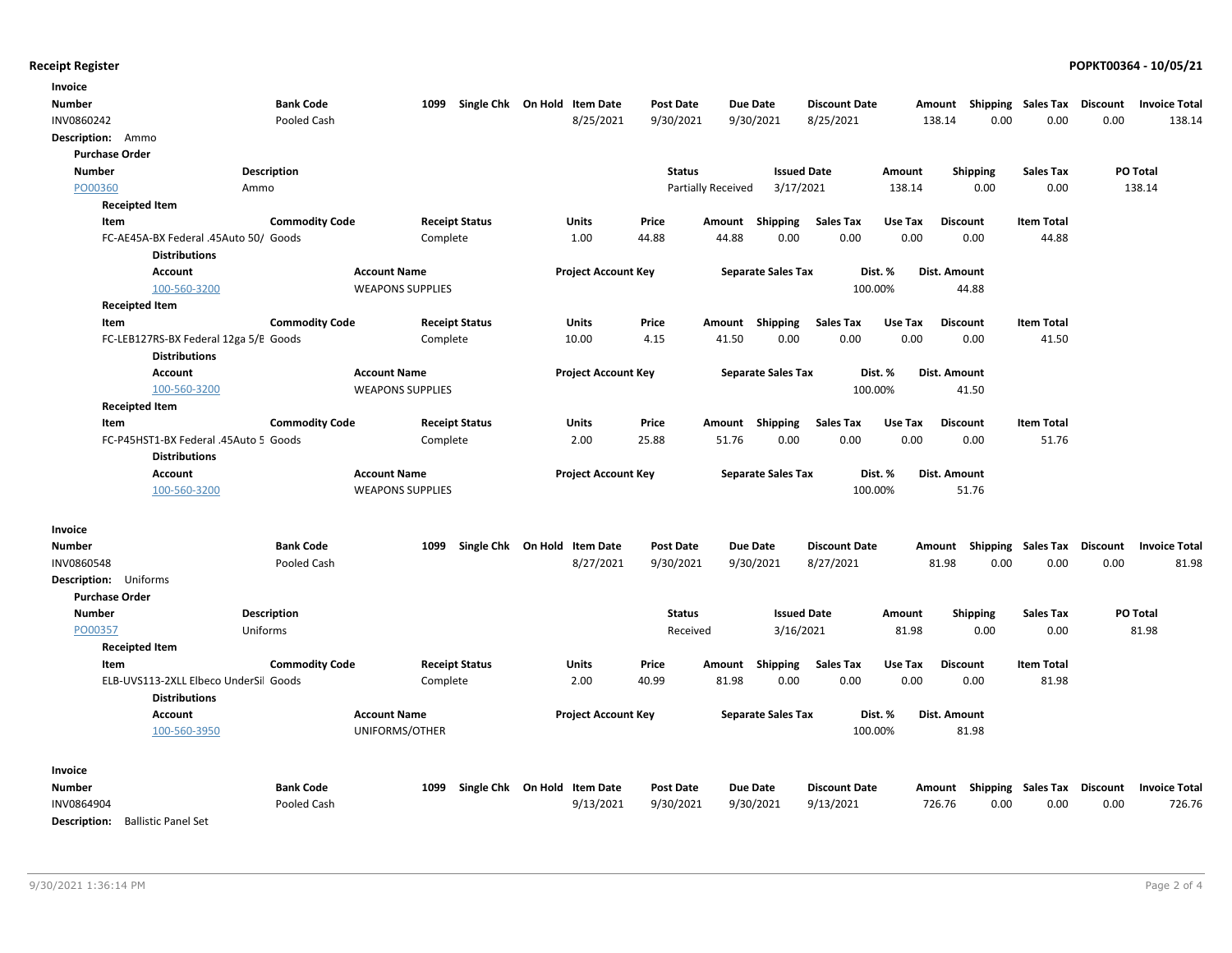| <b>Purchase Order</b>              |                                                     |                            |                                       |                              |                  |                |                           |                      |                               |                                    |                   |                                    |
|------------------------------------|-----------------------------------------------------|----------------------------|---------------------------------------|------------------------------|------------------|----------------|---------------------------|----------------------|-------------------------------|------------------------------------|-------------------|------------------------------------|
| <b>Number</b>                      |                                                     | Description                |                                       |                              |                  | <b>Status</b>  | <b>Issued Date</b>        |                      | Amount                        | <b>Shipping</b>                    | <b>Sales Tax</b>  | PO Total                           |
| PO00503                            |                                                     | <b>Ballistic Panel Set</b> |                                       |                              |                  | Received       | 6/14/2021                 |                      | 726.76                        | 0.00                               | 0.00              | 726.76                             |
| <b>Receipted Item</b>              |                                                     |                            |                                       |                              |                  |                |                           |                      |                               |                                    |                   |                                    |
| Item                               |                                                     | <b>Commodity Code</b>      | <b>Receipt Status</b>                 | Units                        | Price            |                | Amount Shipping           | <b>Sales Tax</b>     | Use Tax                       | <b>Discount</b>                    | <b>Item Total</b> |                                    |
|                                    | Ballistic Panel Set - Joshu Franz                   | Goods                      | Complete                              | 1.00                         | 614.88           | 614.88         | 0.00                      | 0.00                 | 0.00                          | 0.00                               | 614.88            |                                    |
|                                    | <b>Distributions</b>                                |                            |                                       |                              |                  |                |                           |                      |                               |                                    |                   |                                    |
|                                    | Account<br>100-560-3950                             |                            | <b>Account Name</b><br>UNIFORMS/OTHER | <b>Project Account Key</b>   |                  |                | <b>Separate Sales Tax</b> |                      | Dist. %<br>100.00%            | <b>Dist. Amount</b><br>614.88      |                   |                                    |
| <b>Receipted Item</b>              |                                                     |                            |                                       |                              |                  |                |                           |                      |                               |                                    |                   |                                    |
| Item                               |                                                     | <b>Commodity Code</b>      | <b>Receipt Status</b>                 | Units                        | Price            |                | Amount Shipping           | <b>Sales Tax</b>     | Use Tax                       | <b>Discount</b>                    | <b>Item Total</b> |                                    |
|                                    | Concealable Carrier                                 | Goods                      | Complete                              | 1.00                         | 87.88            | 87.88          | 0.00                      | 0.00                 | 0.00                          | 0.00                               | 87.88             |                                    |
|                                    | <b>Distributions</b>                                |                            |                                       |                              |                  |                |                           |                      |                               |                                    |                   |                                    |
|                                    | Account                                             |                            | <b>Account Name</b>                   | <b>Project Account Key</b>   |                  |                | <b>Separate Sales Tax</b> |                      | Dist. %                       | Dist. Amount                       |                   |                                    |
|                                    | 100-560-3950                                        |                            | UNIFORMS/OTHER                        |                              |                  |                |                           |                      | 100.00%                       | 87.88                              |                   |                                    |
| <b>Receipted Item</b>              |                                                     |                            |                                       |                              |                  |                |                           |                      |                               |                                    |                   |                                    |
| Item                               |                                                     | <b>Commodity Code</b>      | <b>Receipt Status</b>                 | Units                        | Price            |                | Amount Shipping           | <b>Sales Tax</b>     | Use Tax                       | <b>Discount</b>                    | <b>Item Total</b> |                                    |
| Trauma Plate                       |                                                     | Goods                      | Complete                              | 1.00                         | 24.00            | 24.00          | 0.00                      | 0.00                 | 0.00                          | 0.00                               | 24.00             |                                    |
|                                    | <b>Distributions</b>                                |                            |                                       |                              |                  |                |                           |                      |                               |                                    |                   |                                    |
|                                    | Account                                             |                            | <b>Account Name</b>                   | <b>Project Account Key</b>   |                  |                | <b>Separate Sales Tax</b> |                      | Dist. %                       | Dist. Amount                       |                   |                                    |
|                                    | 100-560-3950                                        |                            | UNIFORMS/OTHER                        |                              |                  |                |                           |                      | 100.00%                       | 24.00                              |                   |                                    |
| <b>Vendor Number</b>               | <b>Vendor DBA</b>                                   |                            |                                       |                              |                  |                |                           |                      | <b>Vendor Total Discount:</b> |                                    | 0.00              | 23,730.30<br><b>Invoice Total:</b> |
| 00654                              | <b>WILSON CULVERTS, INC.</b>                        |                            |                                       |                              |                  |                |                           |                      |                               |                                    |                   |                                    |
| Invoice                            |                                                     |                            |                                       |                              |                  |                |                           |                      |                               |                                    |                   |                                    |
| <b>Number</b>                      |                                                     | <b>Bank Code</b>           | 1099                                  | Single Chk On Hold Item Date | <b>Post Date</b> |                | <b>Due Date</b>           | <b>Discount Date</b> |                               | Amount Shipping Sales Tax Discount |                   | <b>Invoice Total</b>               |
| 85276                              |                                                     | Pooled Cash                |                                       | 9/30/2021                    | 9/30/2021        |                | 9/30/2021                 | 9/30/2021            |                               | 23,730.30<br>0.00                  | 0.00              | 0.00<br>23,730.30                  |
| <b>Description: PCT 3 CULVERTS</b> |                                                     |                            |                                       |                              |                  |                |                           |                      |                               |                                    |                   |                                    |
| <b>Purchase Order</b>              |                                                     |                            |                                       |                              |                  |                |                           |                      |                               |                                    |                   |                                    |
| <b>Number</b>                      |                                                     | Description                |                                       |                              |                  | <b>Status</b>  | <b>Issued Date</b>        |                      | Amount                        | <b>Shipping</b>                    | <b>Sales Tax</b>  | PO Total                           |
| PO00629                            |                                                     | PCT 3 CULVERTS             |                                       |                              |                  | Received       | 9/30/2021                 |                      | 23,730.30                     | 0.00                               | 0.00              | 23,730.30                          |
| <b>Receipted Item</b>              |                                                     |                            |                                       |                              |                  |                |                           |                      |                               |                                    |                   |                                    |
| Item                               |                                                     | <b>Commodity Code</b>      | <b>Receipt Status</b>                 | Units                        | Price            |                | Amount Shipping           | <b>Sales Tax</b>     | Use Tax                       | <b>Discount</b>                    | <b>Item Total</b> |                                    |
|                                    | 25 Culverts - Various Sizes<br><b>Distributions</b> | Goods                      | Complete                              | 1.00                         | 23,730.30        | 23,730.30      | 0.00                      | 0.00                 | 0.00                          | 0.00                               | 23,730.30         |                                    |
|                                    | Account                                             |                            | <b>Account Name</b>                   | <b>Project Account Key</b>   |                  |                | <b>Separate Sales Tax</b> |                      | Dist. %                       | Dist. Amount                       |                   |                                    |
|                                    | 230-623-3420                                        |                            | <b>R&amp;B MAT. CULVERTS</b>          |                              |                  |                |                           |                      | 100.00%                       | 23,730.30                          |                   |                                    |
| <b>Packet Totals</b>               |                                                     |                            |                                       |                              |                  |                |                           |                      |                               |                                    |                   |                                    |
| Vendors: 3                         | Invoices: 6                                         | Purchase Orders: 6         |                                       | Amount: 25.357.57            |                  | Shipping: 0.00 |                           | Tax: 0.00            |                               | Discount: 0.00                     |                   | <b>Total Amount: 25.357.57</b>     |
|                                    |                                                     |                            |                                       |                              |                  |                |                           |                      |                               |                                    |                   |                                    |